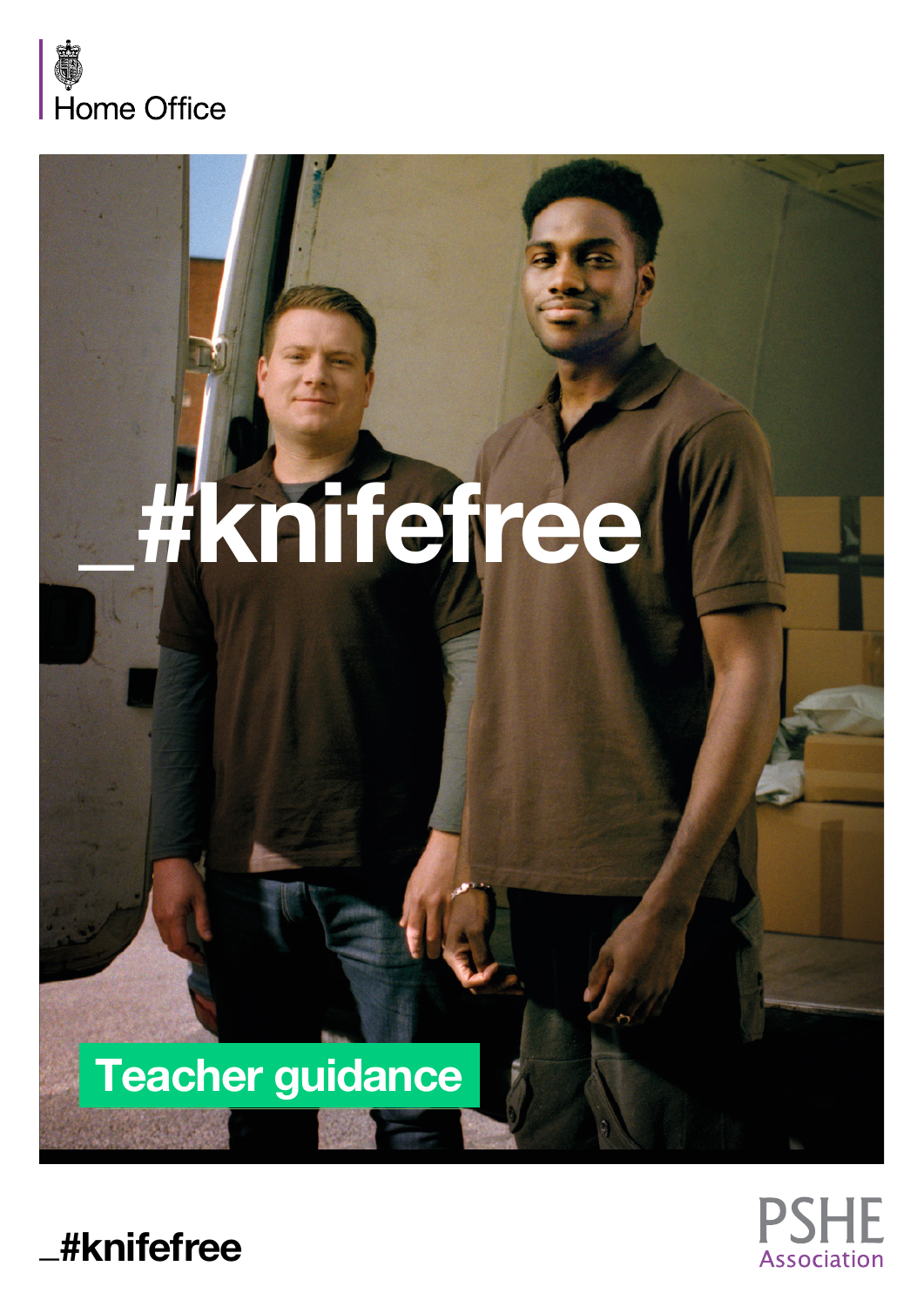### Teacher guidance notes #knifefree lesson plans



These lessons for key stage 3 and 4 students have been designed to help reduce knife crime by equipping teachers to challenge the myths and communicate the realities of carrying a knife among young people. The lesson plans use the Home Office's #knifefree campaign as stimulus for discussion. Whilst it is important to raise the issue of knife crime with some communities, it is also important to emphasise that the vast majority of young people in this age range (99% of 10 - 29 year olds) do not carry a knife and this campaign focuses on celebrating those young people who, through their experiences, have chosen to live knife free.

#### Preparing to teach

These lessons are designed to be used flexibly by schools, either within timetabled PSHE education lessons or other relevant subject areas, such as Citizenship. They will be less effective if delivered as a 'one off', or in the immediate aftermath of a knife attack in your area, as this is likely to raise feelings of anxiety for young people rather than provide reassurance. The messages will be well received when taught within a planned series of lessons developing risk assessment, decision making and personal safety skills.

We want young people to feel able and confident to identify the risks associated with carrying a knife and feel empowered to live knife free. In line with best practice, the lessons and resources have been carefully designed to minimise feelings of fear, shock or guilt while learning about this potentially sensitive topic. It is important to use a reassuring approach throughout and to avoid 'worst case scenario' thinking.

#### Creating a safe learning environment

It is helpful to ensure that a safe learning environment is established at the beginning of any PSHE education lesson. A safe learning environment helps students feel comfortable with sharing their ideas without attracting negative feedback, and will help teachers to manage discussions on this sensitive issue confidently. It is good practice for teachers to:

- Work with pupils to establish ground rules for PSHE lessons, such as;
	- Everyone has the right to be heard and respected
	- We will use language that won't offend, stereotype or upset anyone
	- We will use the correct terms, and if we don't know them, we'll ask the teacher
	- We will comment on what was said, not the person who said it
	- We won't share our own, or our friends', personal experiences, but will instead use hypothetical or fictitious examples to discuss key ideas
	- We won't put anyone on the spot and we have the right to pass
	- We won't judge or make assumptions about anyone
- Avoid any attempt to induce shock, fear or quilt, as this is counterproductive in PSHE education. Whilst young people will often say that they like 'hard-hitting' material and that it engages them more effectively, in fact when experienced in a safe setting (in this case a classroom), shocking images become exciting (in a similar way to watching a horror film or riding a rollercoaster) and this excitement response can block the desired learning. Equally, for anyone who has previously been affected by something similar, it can re-traumatise them or they can block the message as it is too close for comfort, which again prevents the intended learning. It also presents a scenario which is more likely to make young people think 'that won't ever happen to me' than the desired 'that could be me' response.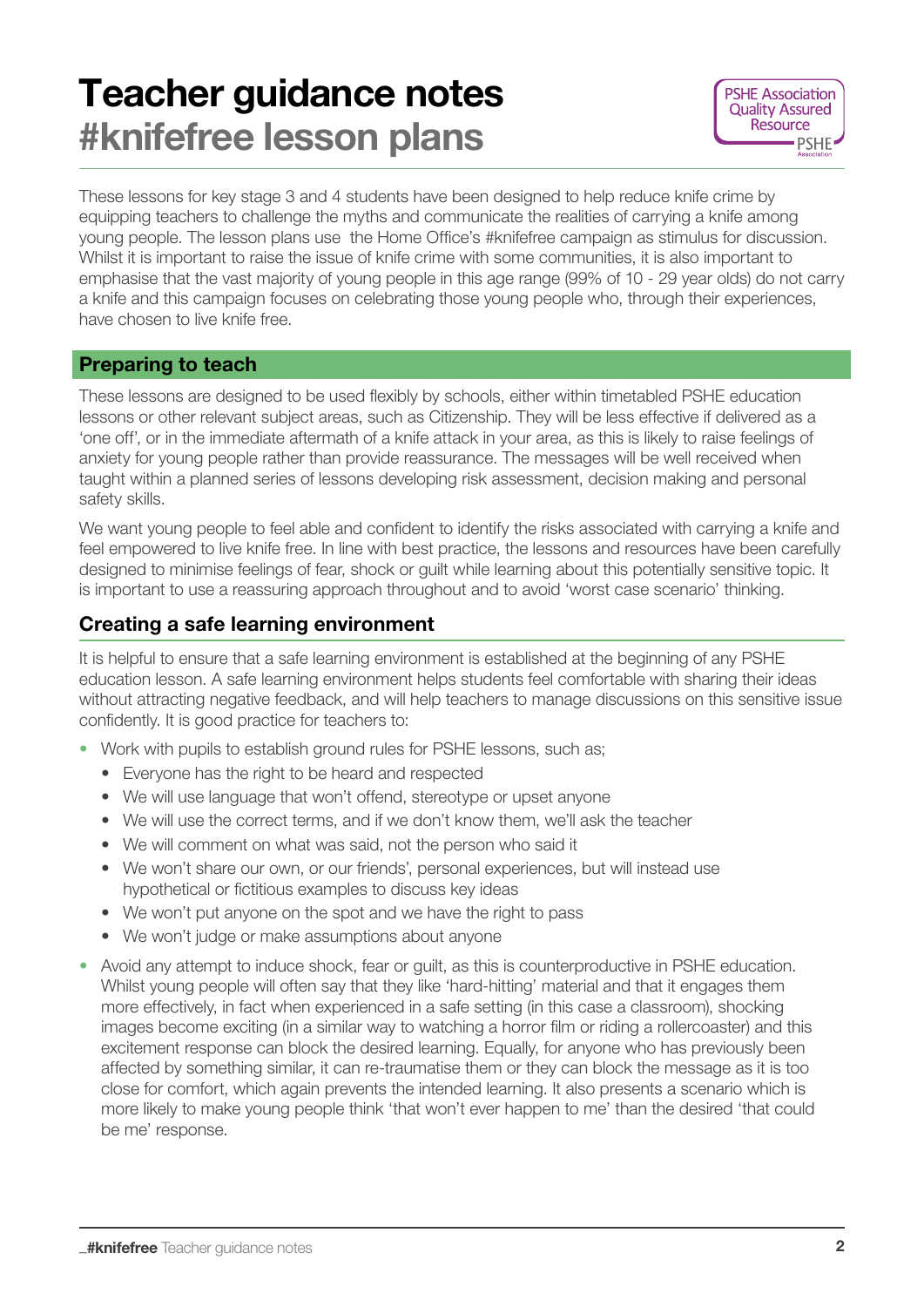- Distance and de-personalise the learning from the students to discourage personal disclosures in the classroom to keep the learning environment safe. The #knifefree video clips used in these lessons (Aliyah, Ben, Dean, Cameron, Sean and Meghan) support this approach by presenting real life stories played by actors, allowing students to consider the context of carrying a knife objectively without asking them to imagine they were in this situation themselves, which should be avoided.
- Make boxes/envelopes available in which students can place anonymous questions or concerns, to avoid having to voice them in front of the class. This anonymous question box should be accessible both in and after the lesson. To ensure that young people do not feel self-conscious about being seen to be writing a question, you can ask all students to write something: either a question or 'no question' if taking anonymous questions during the lesson. You may wish to set aside some time in future lessons to respond to the questions raised.
- Make students aware of sources of support and reporting mechanisms, both inside and outside school.

#### Signposting support

It is crucial that if the lesson has raised concerns for students, they are directed towards support services, both inside and outside school, such as:

- Form tutors, head of year, school counsellor, designated safeguarding lead, or any trusted adult in school
- [www.knifefree.co.uk](http://www.knifefree.co.uk)  to find out more about the campaign and for more information on how to live knife free
- [www.childline.org.uk](http://www.childline.org.uk) to find support and advice for young people about a range of issues
- [www.fearless.org](http://www.fearless.org) advice for young people and a way to anonymously report crime
- [www.victimsupport.org.uk](http://www.victimsupport.org.uk) for support for anyone who has been a victim of crime
- In an emergency, call the police using 999
- For a non-emergency phone number, police can be contacted using 101

#### Using the lesson plan

Both the key stage 3 and key stage 4 lesson plans are based on a 60-minute lesson. The timings given in the lesson plan are the minimum time required to deliver the activities. Whilst it is always important for PSHE education lessons to be pacey, it is equally important to meet the needs of your students and in the case of this particular content, it is inadvisable to rush the lesson delivery. More may be gained from spending longer on an aspect of the lesson that has raised questions or concerns for young people, so long as you are comfortable leading the discussion, and to build in reflection time before sending students to their next lesson. When this is the case, it may be more appropriate for your group to extend the lesson plan across two lessons, for example focusing in the first session on challenging the misconceptions young people have about knife carrying, and spending the second session exploring the consequences of decision making.

Teachers may wish to adapt these lessons to most appropriately suit their students. For example, some of the extension activities provided in the lesson could be used to promote home learning, or could be used in the classroom for the whole group if extending over more lessons. In particular, the key stage 3 activity 'Personal reflection – my ambitions' might be more suitable for a class of young people who are less vulnerable to the risks of carrying knives.

To accompany the lesson plans and resources, there is a PowerPoint which can be adapted to suit the needs of your students. The #knifefree campaign posters are available to download at: <https://www.gov.uk/government/publications/knifefree-campaign-graphics-and-posters>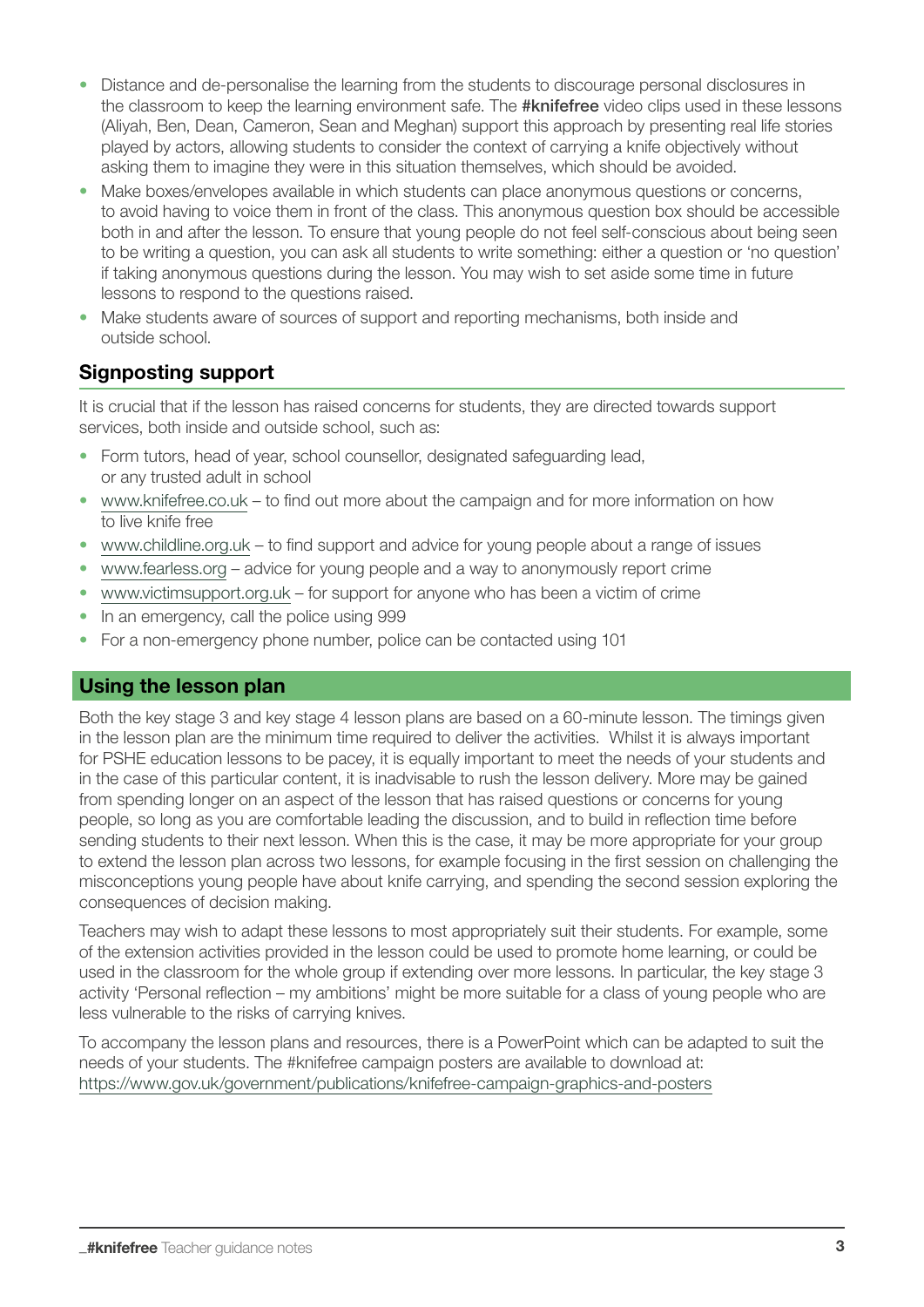These lessons have been designed in line with safe and effective principles for universal delivery in PSHE education in all contexts across the country. Safe practice can only be assured when the lesson activities are followed as written. However, depending on the individual context, teachers may wish to place a greater focus on local support networks a young person can turn to, or on the legal consequences of knife crime, or on the skills needed to resist pressure to carry a knife. In order to explore these aspects further with students a wider range of young people's stories can be accessed at [www.knifefree.co.uk/](http://www.knifefree.co.uk/real-stories) [real-stories](http://www.knifefree.co.uk/real-stories).

#### Language use

When teaching PSHE education lessons, it is important to prioritise the appropriate use of language, which will improve communication but can also challenge assumptions. Particularly in the case of knife crime, students may use slang terms which either promote misconceptions and stereotypes, or may serve to mask attitudes from adults.

Below are some slang terms which it may be useful for you to be familiar with, in order to listen out for and challenge in lessons. However, please be aware that the terms young people use are constantly evolving and may be specific to different locations, so it may be necessary to research slang terms young people may use in your area.

| <b>Term</b>             | <b>Slang equivalent</b>                         |
|-------------------------|-------------------------------------------------|
| <b>Knife</b>            | Blade, borra, burner, cutter, nank, shank, tool |
| <b>Carrying a knife</b> | Armed, carrying, packing, tooled up             |
| <b>Stabbed</b>          | Duppied, shanked, sheffed                       |
| Gang                    | Crew, hood, mandem, posse, squad                |
| <b>Gang member</b>      | Blud/blood, roadman, rude boy, squaddie         |
| <b>Police</b>           | 5-0, feds, jakes, pigs, po-po                   |

#### Curriculum references

When taught as part of a planned developmental programme, these lessons contribute towards meeting the curriculum for PSHE education, as set out in the [PSHE Association Programme of Study for PSHE](https://www.pshe-association.org.uk/curriculum-and-resources/resources/programme-study-pshe-education-key-stages-1%E2%80%935)  [education](https://www.pshe-association.org.uk/curriculum-and-resources/resources/programme-study-pshe-education-key-stages-1%E2%80%935).

Signposted by the Department for Education, the PSHE Association's Programme of Study outlines learning opportunities in three core themes: Health & wellbeing, Relationships and Living in the wider world.

The learning opportunities most relevant to the #knifefree lessons state that students should be taught:

| <b>Core theme</b>           | Learning opportunity in key stage 3                                                                                                                                                                                                               |
|-----------------------------|---------------------------------------------------------------------------------------------------------------------------------------------------------------------------------------------------------------------------------------------------|
| <b>Health and wellbeing</b> | <b>H2:</b> to recognise that the way in which personal qualities, attitudes, skills<br>and achievements are evaluated by others, affects confidence and self-<br>esteem                                                                           |
|                             | <b>H20:</b> ways of recognising and reducing risk, minimising harm and<br>strategies for getting help in an emergency and risky situations                                                                                                        |
| <b>Relationships</b>        | <b>R4:</b> to explore the range of positive qualities people bring to relationships                                                                                                                                                               |
|                             | R30: to recognise peer pressure and have strategies to manage it;<br>to recognise 'group think' (where the cohesion of the group becomes<br>more important than the choices or actions of the group) and to develop<br>strategies for managing it |
|                             | <b>R33:</b> laws relating to the carrying of offensive weapons (including what<br>might motivate someone to carry one and the range of consequences);<br>strategies for managing pressure to carry a weapon                                       |